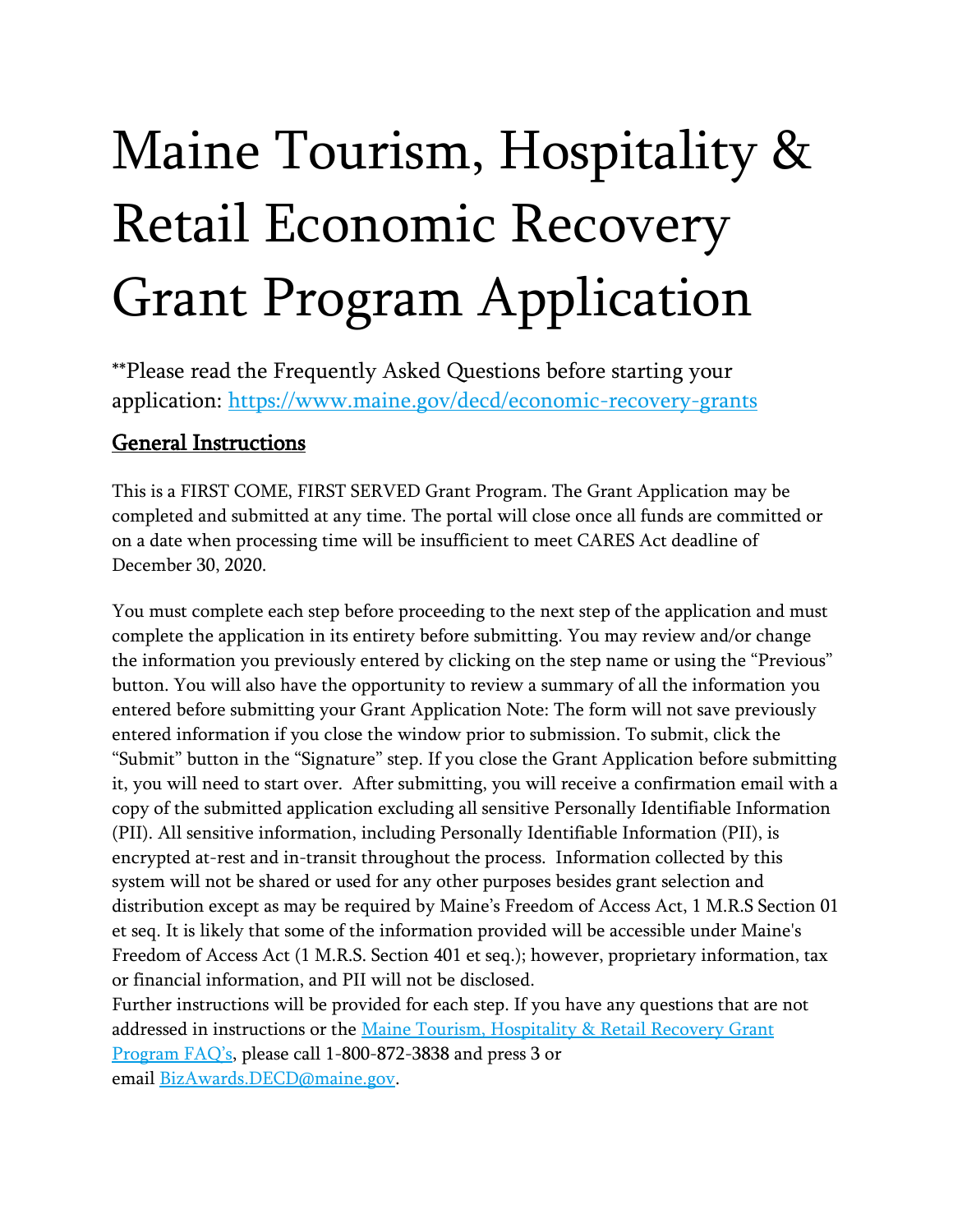For Maine State Tax questions, please contact the Maine Revenue Service Taxpayer Contact Center via phone at 207-624-9784 or email at [taxpayerassist@maine.gov.](mailto:taxpayerassist@maine.gov)

Additional assistance may be provided by reaching out to your local economic development or non-profit support organization.

## Eligibility Criteria:

The funding for this program originates from the federal Coronavirus Relief Fund and will be awarded in the form of grants to directly alleviate the disruption of operations suffered by Maine's small businesses and organizations in the tourism, hospitality and retail sectors as a result of the COVID-19 pandemic. The program is governed by Federal CARES Act requirements and the State cannot expand eligibility to organizations excluded in the Federal legislation. DECD, in collaboration with our economic development and business support partners, is offering a final round of targeted grant funds to provide some revenue loss relief due to COVID-related business disruption.

Funds will be awarded to the first 2,500 approved applications on a "first come-first served" basis to eligible tourism, hospitality & retail customer facing businesses and organizations in the following industry classifications:

- Accommodation and Food Services; Breweries, Wineries & Distilleries
- Retail Trade
- Arts, Entertainment and Recreation

Gross sales as reported on sales tax filings is the key metric so eligible organizations will also need to have submitted sales tax filings for their operations.

Eligible applicants may receive up to \$20,000.

# To Qualify for a Maine Tourism, Hospitality & Retail Economic Recovery Grant Your Business/Organization Must:

- 1. Be a customer facing service business or organization highly impacted by the COVID-19 restrictions, including restaurants, bars and taverns, tasting rooms, lodging, and/or retail establishments, that has experienced a 20% or greater loss in gross sales as reported to Maine Revenue Services on Sales Tax Returns comparing March 2019 through September 2019 to March 2020 through September 2020 for monthly filers, and April 2019 through September 2019 to April 2020 through September 2020 for quarterly filers;
- 2. Gross sales must be between \$24,000 and \$12MM annually;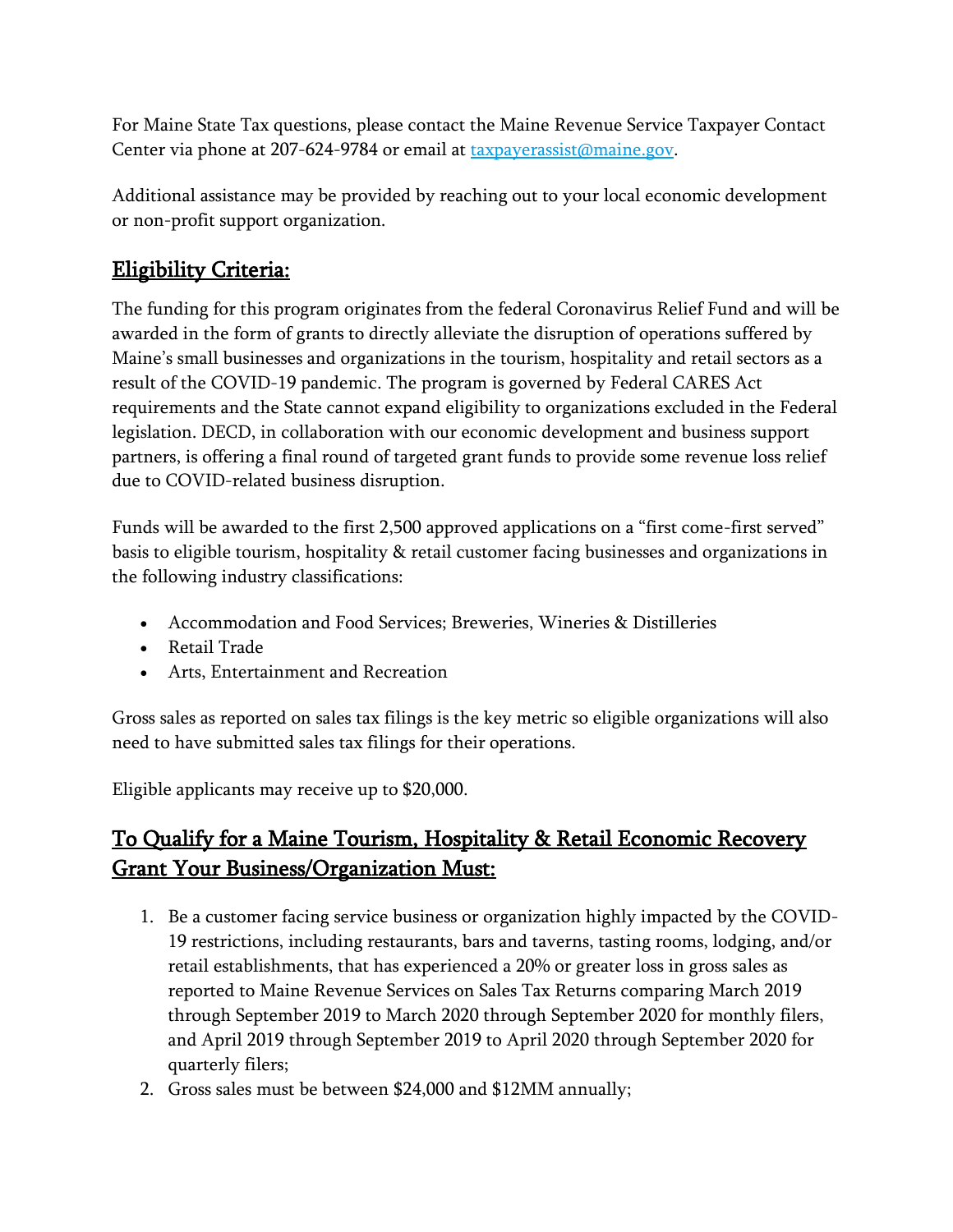- 3. Have a Maine sales and use tax account with Maine Revenue Service;
- 4. Be headquartered in Maine (as registered with the Maine Secretary of State Office);
- 5. Be current and in good standing with all Maine State payroll taxes, sales taxes, and state income taxes (as applicable) through September 30, 2020;
- 6. Be in good standing with the Maine Department of Labor;
- 7. Not be in bankruptcy;
- 8. Not have permanently ceased all operations;
- 9. Be in consistent compliance and not be under any current or past enforcement action with [COVID-19 Prevention Checklist Requirements](https://www.maine.gov/decd/covid-19-prevention-checklists)

NOTE: Prior receipt of a PPP, EIDL, or MERG grant or loan for COVID-19 would not necessarily make eligible small businesses/organizations ineligible to receive this grant. In assessing the business'/organization's need for assistance, the application will require the business/organization to include Federal grants and forgivable loans including Payroll Protection Program (PPP), Maine Economic Recovery Grant (MERG) and Economic Injury Disaster Loan (EIDL) to ensure that this program is not reimbursing the same business disruption as another federally funded program.

Ineligible to apply include, but not limited to:

- $501(c)(4)$ ,  $501(c)(6)$  Trade associations
- Gambling
- Adult Entertainment
- Country clubs, golf clubs, other private clubs
- Fraternal orders

## Eligible Uses of Grant Funds

Suggested business/organization expenses may include but are not limited to:

- Payroll costs and expenses;
- Rent or mortgage payments for business facilities (unless otherwise waived by lessor/lender);
- Utilities payments;
- Purchase of personal protective equipment required by the business/organization;
- Business related equipment;
- Investments that will support your business's/organization's long-term sustainment;
- Expenses incurred to replenish inventory or other necessary re-opening expenses; and
- Necessary operating expenses.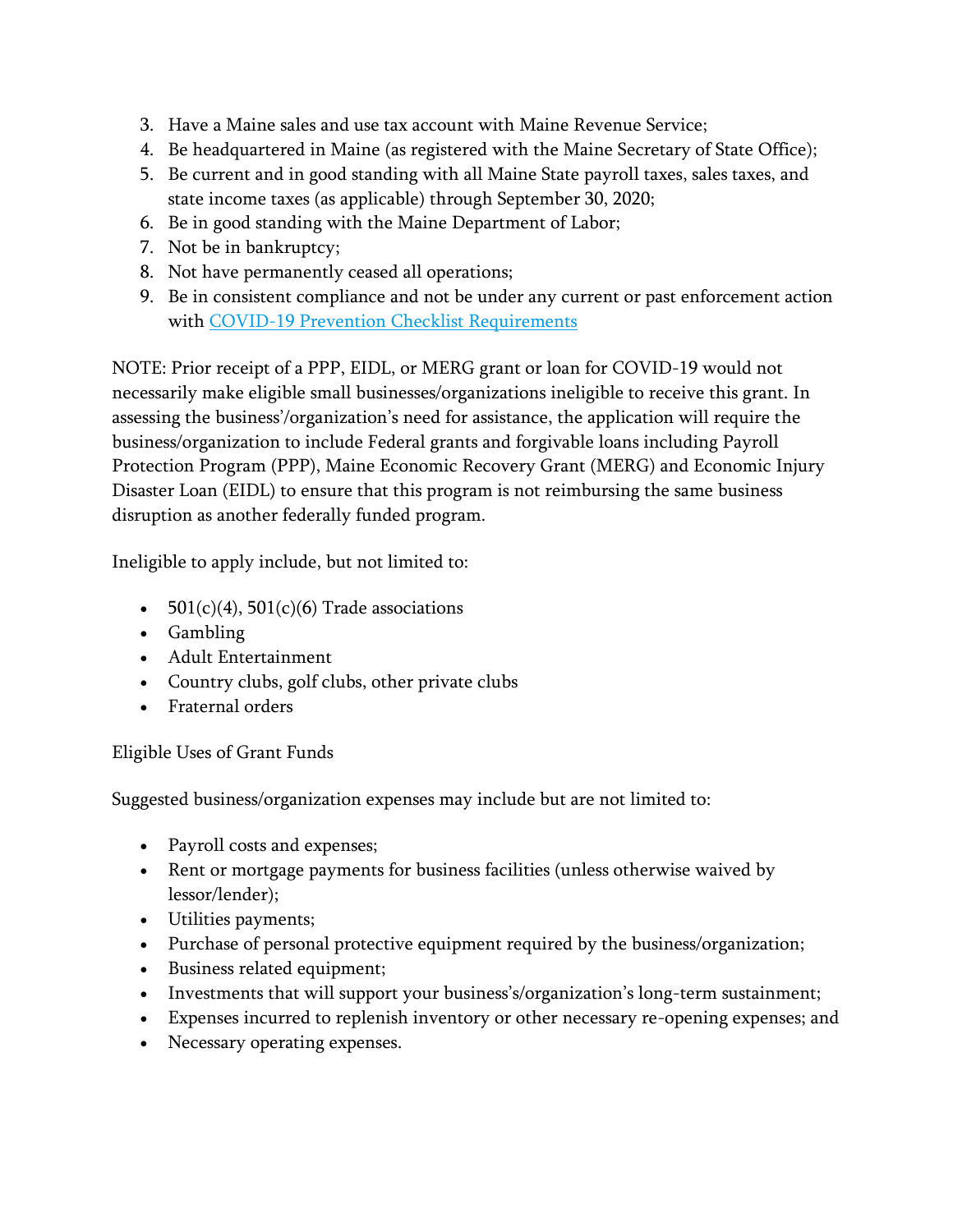Grant Funds May NOT Be Used For:

- Depreciation expense
- Entertainment
- Lobbying
- Goods and Services for Personal Use
- Fines, Penalties, Damages and other Settlements
- Operations outside of Maine

List is not all-inclusive, so check with DECD if you are not sure.

This grant is considered reportable income; therefore, funds received from this grant must be included with reportable income at tax time and are subject to audit. For applicable businesses, a 1099 Form will accompany any awarded grant monies. Businesses/organizations will be liable for any misuse of funds.

# What You Will Need to Complete this Application:

You will need the following information about your business/organization (and all affiliated businesses/organizations) before you begin your application (a copy of a Sales Tax Return may be helpful):

- 1. Federal Employer Identification Number or Social Security Number
- 2. Sales Tax Registration Number
- 3. Maine Revenue Services Business Code (Your business code is a 3-digit number that can be found on your retailer certificate or on your sales tax return)
- 4. Type of business/organization (non-profit or for-profit)
- 5. Data Universal Number System (DUNS) number. To set-up or verify a DUNS number, visit [https://www.grants.gov/applicants/organization-registration/step-1-obtain-duns](https://www.grants.gov/applicants/organization-registration/step-1-obtain-duns-number.html)[number.html](https://www.grants.gov/applicants/organization-registration/step-1-obtain-duns-number.html)
	- o DUNS not required to complete application. A DUNS number is required to receive grant funds.
- 6. Principal office address
	- o Business/Organization Mailing Address if different than physical address
- 7. "Doing business as" (DBA) name
- 8. Applicant address and other contact information
- 9. For sole proprietors: Total amount of unemployment compensation benefits received March 1, 2020 – September 30, 2020
- 10. Amount of forgivable funds received from other Federal Relief programs including, but not limited to, any funds received from the Maine Economic Recovery Grant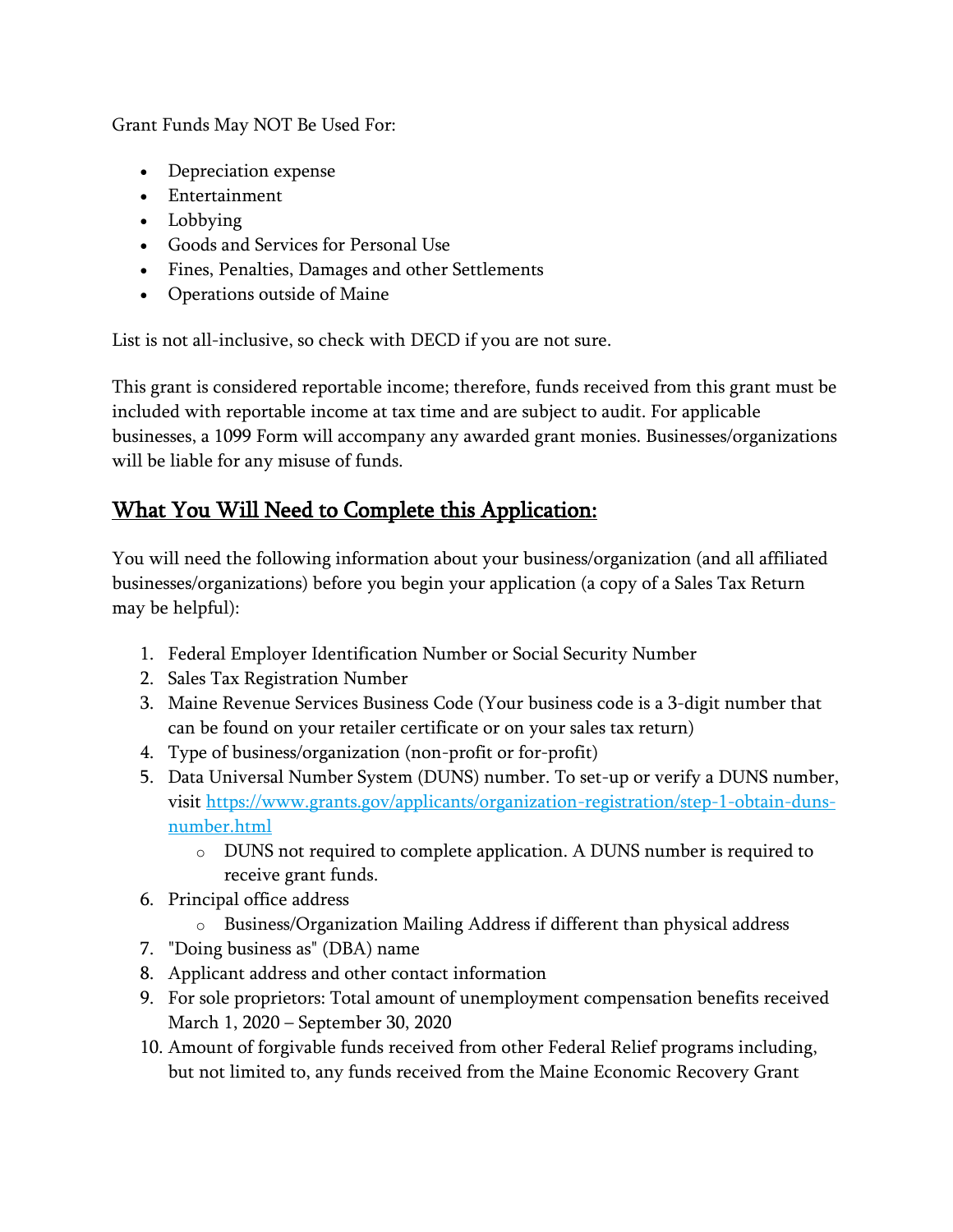Program, Payroll Protection Program (PPP) or Economic Injury Disaster Loan (EIDL) advance.

- 11. An estimate and justification of how much of your 2020 losses are a direct result of the pandemic and a disruption to operations
- 12. A prepared, electronic W-9 in the event your business/organization is selected for a grant [\(https://www.irs.gov/pub/irs-pdf/fw9.pdf\)](https://www.irs.gov/pub/irs-pdf/fw9.pdf) A W-9 is required to receive grant funds.

# Maine Tourism, Hospitality & Retail Economic Recovery Grant Program Application - Contact and Business Information

\*\*Please read the Frequently Asked Questions before starting your application: <https://www.maine.gov/decd/economic-recovery-grants>

## **Personal Contact Information**

First Name **\***

Last Name **\***

Contact Title

Contact Phone

**\***Please enter the Contact Phone Number in the following format xxx-xxx-xxxx

Phone Extension

Email Address **\***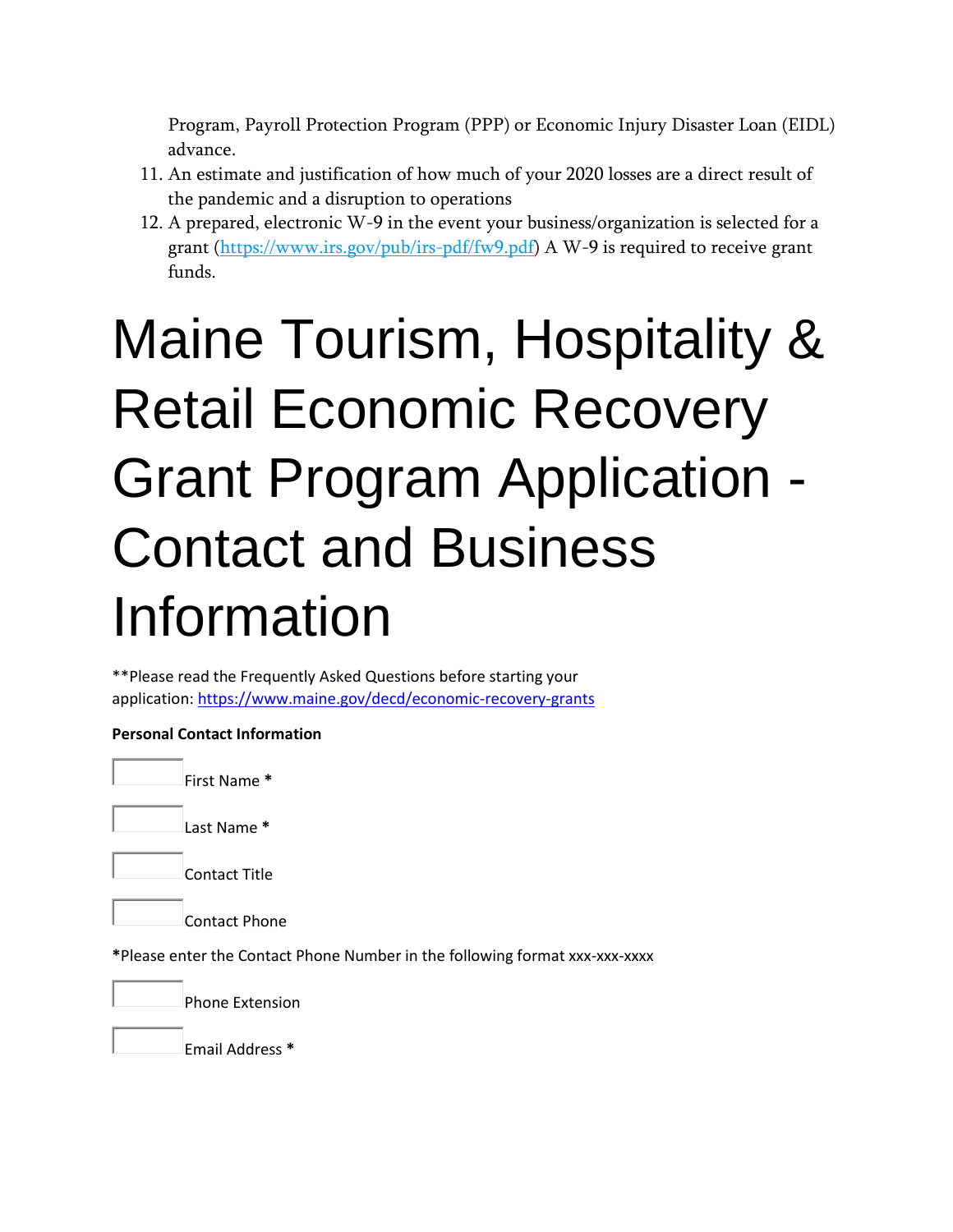#### **Business Information**

Did your business/organization receive any funding from the Federal CARES Act or other Federal COVID-19 relief? **\***

Yes

 $\circ$  No

Did your business/organization or an affiliated business/organization apply for a Maine Economic Recovery Grant during Phase 1 or Phase 2? **\***

 $\left| \right. \right.$ 

Yes

 $\circ$  No.

How is your business structured? **\***

Name of Business/Organization **\***

DBA Name

Business/Organization Street Address **\***

Business/Organization Street Address2

Business/Organization Town or City **\***

Business/Organization County **\***

Business/Organization State **\***

Business/Organization Zip Code **\***

**Please enter your Business Mailing Address in the fields below if it is different from the physical address listed above.**

Business/Organization Mailing Address

Business/Organization Mailing Address2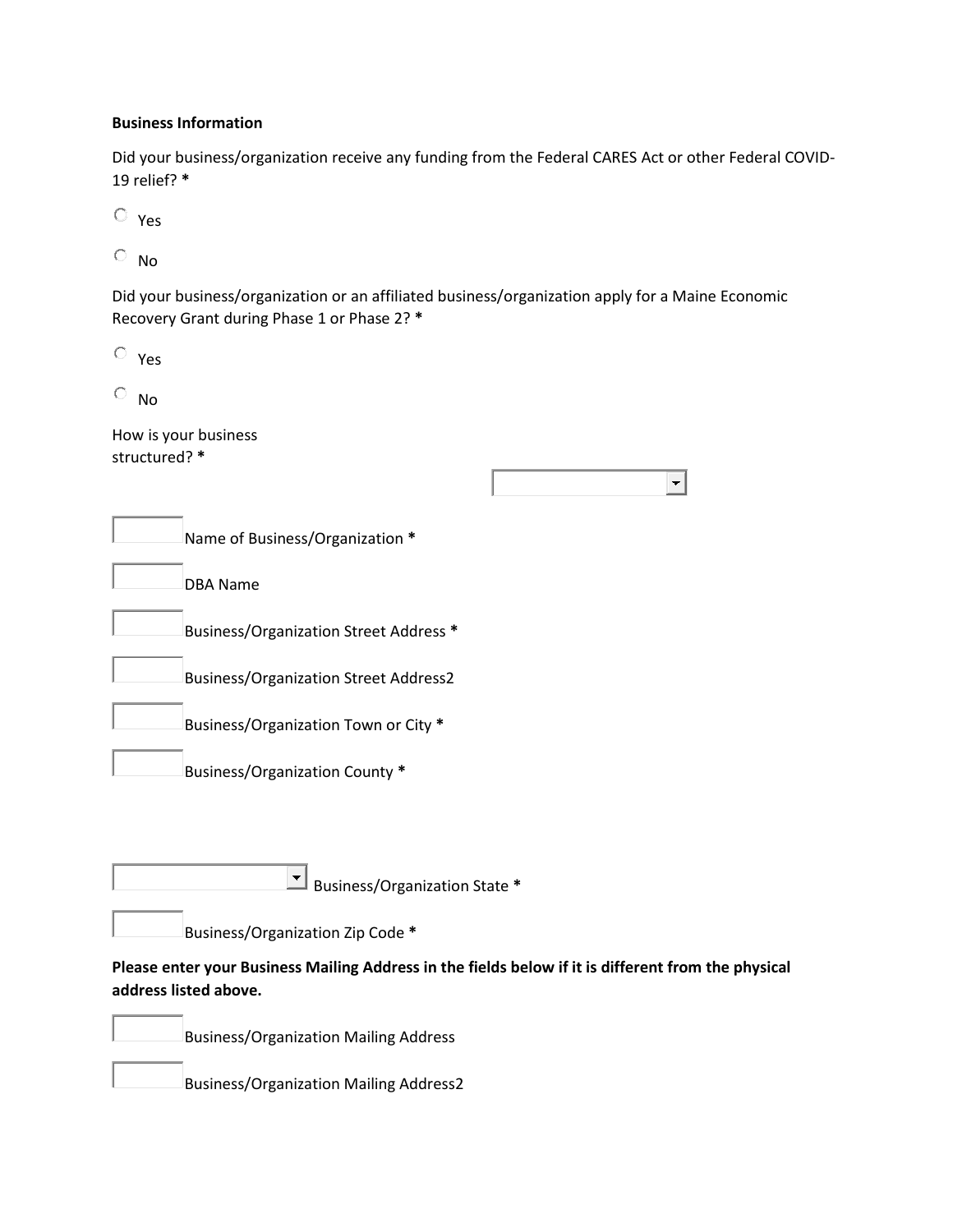| <b>Business/Organization Mailing Town/City</b>                                                                                                                                                                                    |
|-----------------------------------------------------------------------------------------------------------------------------------------------------------------------------------------------------------------------------------|
| <b>Business/Organization Mailing County</b>                                                                                                                                                                                       |
| Business/Organization State                                                                                                                                                                                                       |
| <b>Business/Organization Mailing Zip Code</b>                                                                                                                                                                                     |
| Type of Federal Taxpayer Identification Number *                                                                                                                                                                                  |
| Federal Employer Identification Number (EIN)                                                                                                                                                                                      |
| <b>Social Security Number (SSN)</b>                                                                                                                                                                                               |
| Federal Taxpayer Identification Number *Please enter your Social Security Number (SSN) or<br>Employer Identification Number (EIN) with no dashes (i.e 123456789) based on your selection above. It<br>should be exactly 9 digits. |
| Confirm Federal Taxpayer Identification Number *Please confirm your Social Security Number<br>(SSN) or Employer Identification Number (EIN) by entering with no dashes (i.e 123456789). It should be<br>exactly 9 digits.         |
| <b>DUNS Number</b>                                                                                                                                                                                                                |
| help Allow up to two days to receive a DUNS number. Click the "?" above to visit the grants.gov website<br>to register.                                                                                                           |
| <b>Business Type</b>                                                                                                                                                                                                              |
| In what industry is your<br>business? *                                                                                                                                                                                           |
|                                                                                                                                                                                                                                   |
| If Other, please list                                                                                                                                                                                                             |
| Enter your business code assigned to you by the Maine Revenue Service, as found on your<br>sales tax return. *Your business code is a 3-digit number that can be found on your retailer certificate or                            |
| on your sales tax return.                                                                                                                                                                                                         |

 $\Box$ Please describe business/organization activities that generate revenue **\***(product or service provided by business/organization)

 $\overline{\mathbb{R}}$ 

 $\left| \cdot \right|$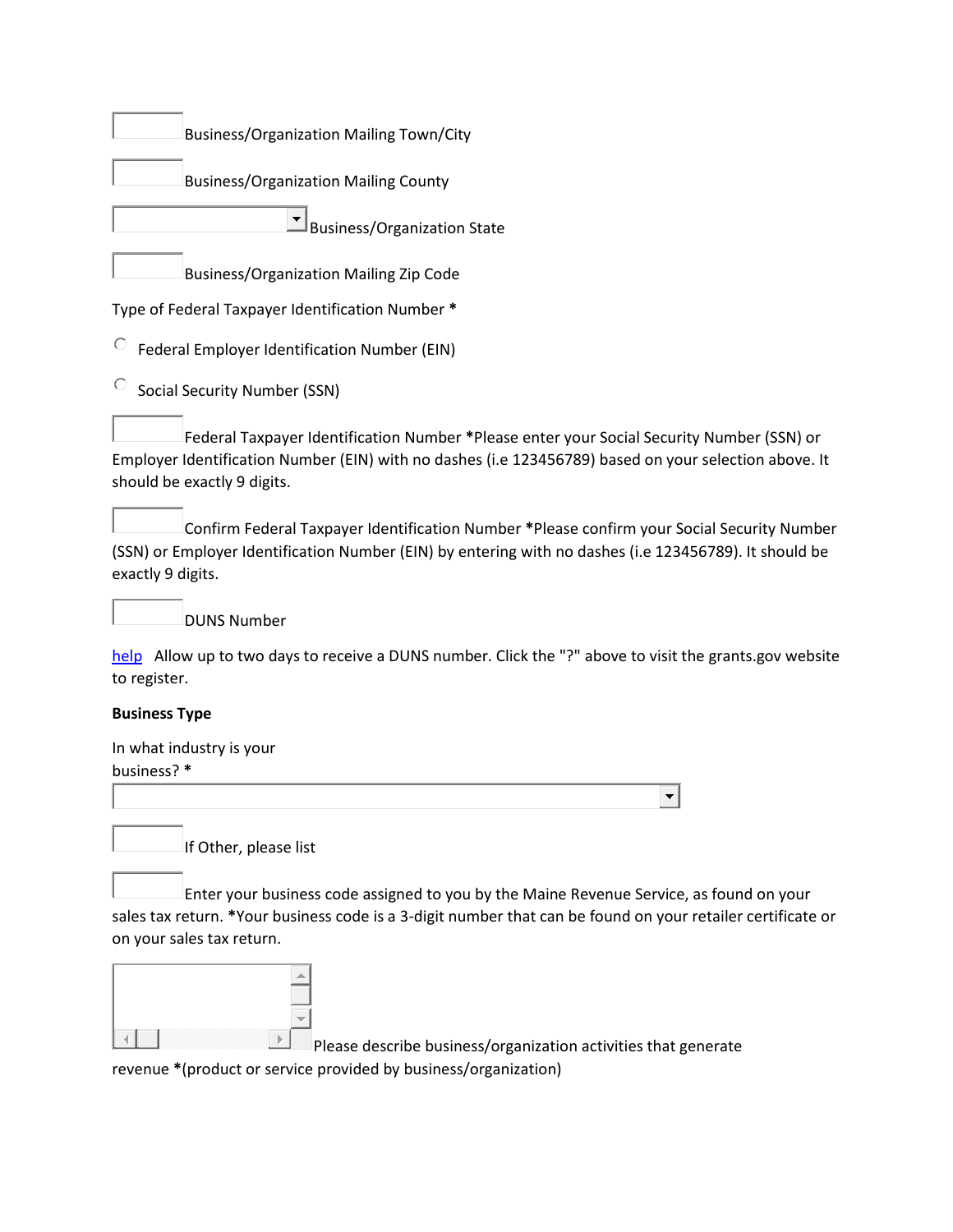Please enter your business type code from the list of North American Industry Classification System (NAICS) Code Categories. Please Note: If you do not know this number you can search for the specific code on the NAICS website by clicking on the "?" below.

You may be able to find your NAICS code on your most recent tax filing.

North American Industry Classification System (NAICS) Code **\*** [help](https://www.naics.com/search/)

#### **Affiliated Business/Organization**

Only one application will be accepted per group of affiliated entities. Please coordinate with other affiliated entities prior to submitting the application. Affiliated entities will need to provide all sales tax registration numbers and corresponding business names of the affiliated entity.

For the purposes of the Maine Tourism, Hospitality & Retail Recovery Grant, your business/organization is considered affiliated with any other business/organization that:

- 1. Has the same Federal Taxpayer Identification Number (including Social Security Number)
- 2. Has the same corporate parent or grandparent
- 3. Is majority owned (more than 50%) by the same owner or group of owners

Eligibility as outlined applies to the affiliated entities single application:

- Gross sales must be between \$24,000 and \$12MM annually;
- Experienced a 20% or greater loss in gross sales as reported on Sales Tax Returns -March 2019 through September 2019 to March 2020 through September 2020.

If you have submitted more than one application, you should notify the Maine Tourism, Hospitality & Retail Recovery Grant Program at [BizAwards.DECD@maine.gov](mailto:BizAwards.DECD@maine.gov)

Is your business considered "affiliated" as defined by the above criteria? **\***

 $\circ$  Yes

 $\circ$  No

Primary Office Street Address Primary Office Address is required if your business is considered affiliated as stated above.

Primary Office Street Address2

Primary Office Town or City Primary Office City is required if your business is considered affiliated as stated above.

Primary Office County Primary Office County is required if your business is considered affiliated as stated above.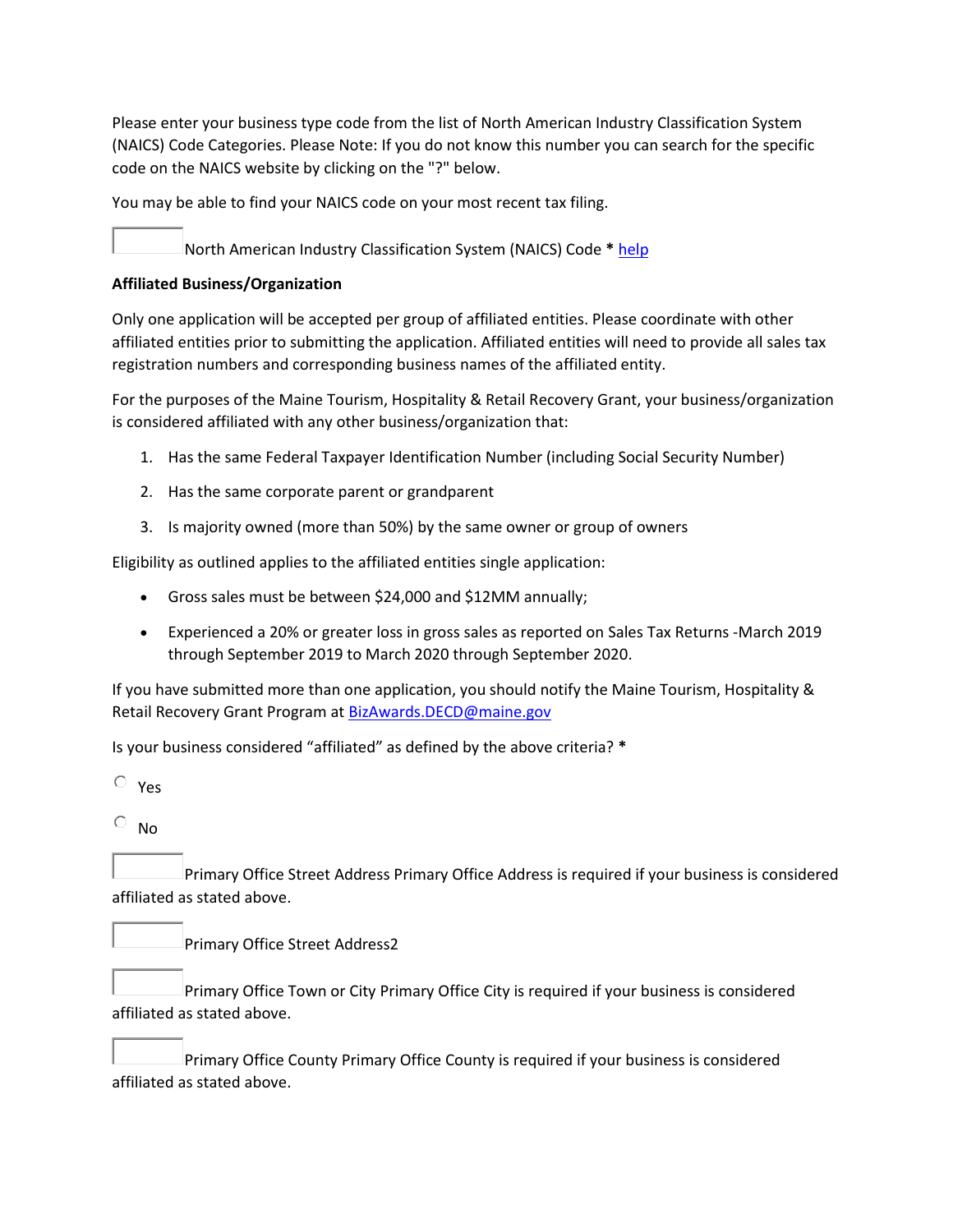$\blacktriangleright$  Primary Office State is required if your business is considered affiliated as

stated above.

Primary Office Zip Code

Primary Office Zip Code is required if your business is considered affiliated as stated above.

Please list all other Affiliated Businesses, Addresses and their Sales Tax Registration Number

Please click 'Add Business' after all required fields are completed. (Business Name, Address, Sales Tax Registration Number)

Business Name **\***

Business Address **\***

Sales Tax Registration Number **\***

ADD BUSINESS

**Business Name Business Address Sales Tax Registration Number**

Please Note: If you receive an error that says 'Grid View Must Contain Rows' ensure your information is recorded by clicking 'Add Business'

## **Federal Relief Funding Benefit Calculation due to the Impact of COVID-19 Pandemic:**

(REQUIRED)

Provide the amount of other **forgivable** Federal Relief funding you have received including Maine Economic Recovery Grant, Payroll Protection Program or Economic Injury Disaster Loan advance. Do not include non-forgivable loans you have received through Federal Relief funding programs.

**NOTE:** The business/organization cannot be reimbursed for the same business disruption twice. The loss figure will need to be offset by any forgivable federal funds received.

> o Example: Business/organization has a 25% loss in gross sales from 2019 to 2020, totaling \$80,000. Received \$50,000 in forgivable PPP and \$20,000 from MERG. This award cannot be more than \$10,000.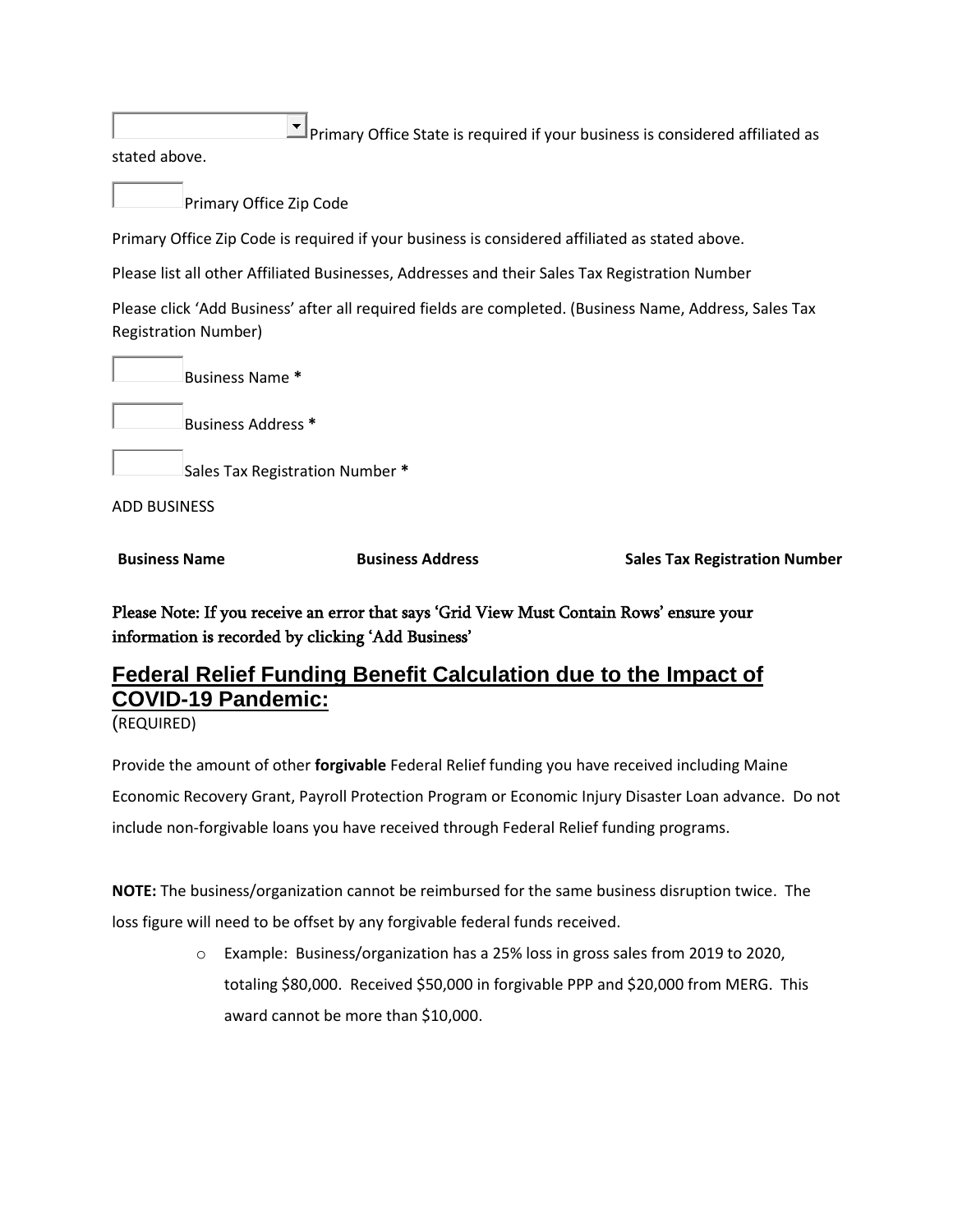#### **Round to whole dollars and enter "0" if no funds were received.**

Payroll Protection Program: \$

Economic Injury Disaster Loan Advance: \$

For sole proprietors: Total amount of unemployment compensation benefits received March 1, 2020 – September 30, 2020

Maine Economic Recovery Grant Round #1: \$

Maine Economic Recovery Grant Round #2: \$

Any other CARES Act funds \$

#### **Financial Impact of COVID-19 Pandemic**

Are you able to certify that the % loss in gross sales is due to COVID-related business disruption? **\***

 $\overline{O}$  Yes

 $\overline{\circ}$  No

| . |  |
|---|--|

If YES, Provide brief justification

Provide a description connecting your anticipated 2020 loss of income to the COVID-19 pandemic or related public health response.

#### **Maine Revenue Services Taxpayer Information**

To assist the Department of Economic and Community Development (DECD) in evaluating your eligibility for the Maine Tourism, Hospitality & Retail Recovery Grant Program, this section authorizes Maine Revenue Services (MRS) to verify and provide certain confidential tax information and to disclose the status of your Maine tax and filing obligations to DECD.

For Maine State Tax questions please contact the Maine Revenue Service Taxpayer Contact Center via email at [taxpayerassist@maine.gov](mailto:taxpayerassist@maine.gov) or via phone at 207-624-9784.

Note: Any question not answered completely and correctly will delay the review process.

Do you have any State of Maine tax liability that is presently due or owing? **\***

 $\overline{\mathsf{y}}_{\mathsf{p}\mathsf{S}}$ 

 $\circ$  No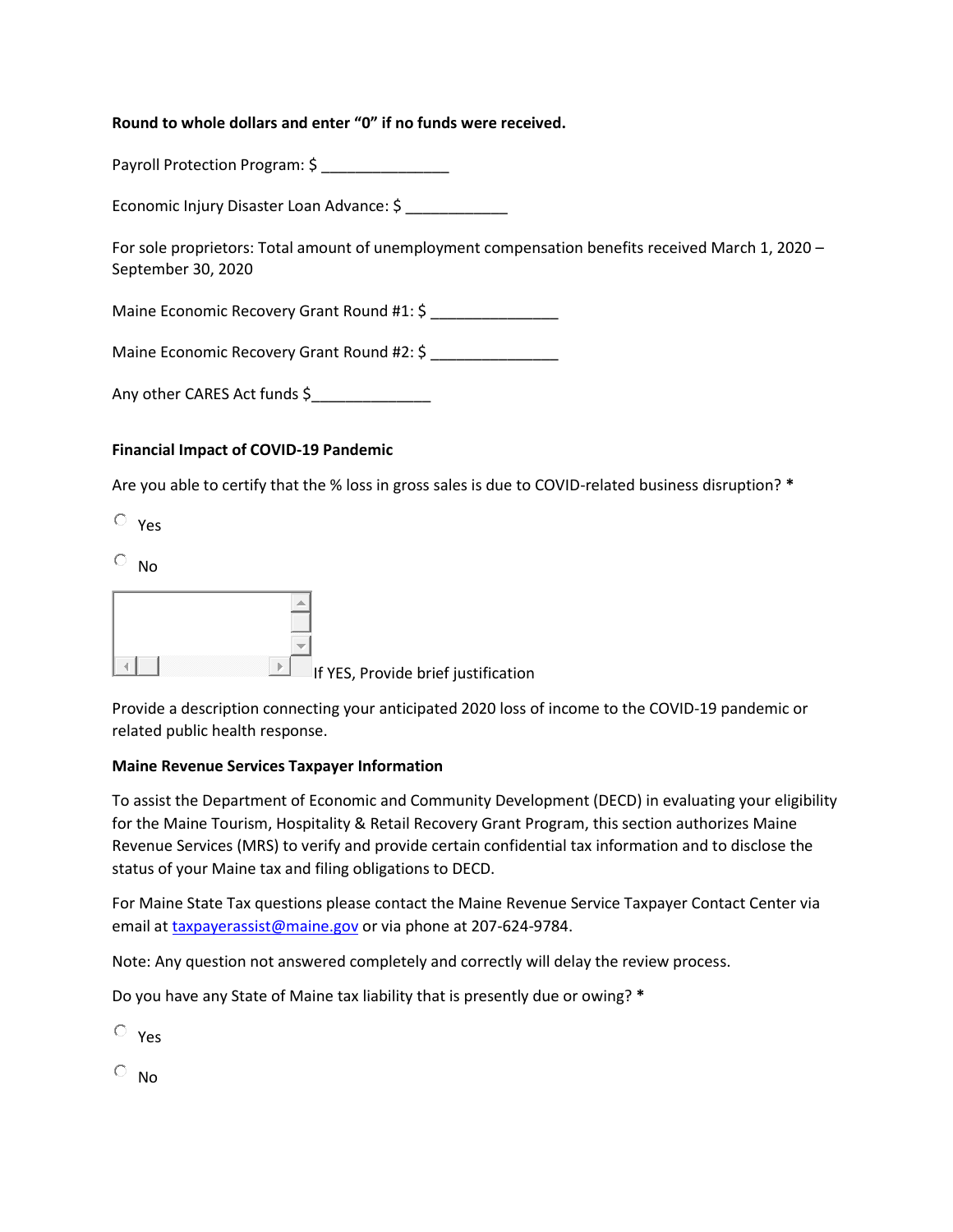| If Yes, please explain(1000 Character Limit) |
|----------------------------------------------|

Maine Revenue Service Sales Tax Registration # **\***

### **Business Qualification Questions**

Please answer the following questions about your business/organization:

My business/organization is current and in good standing with all Maine State payroll taxes, sales taxes and state income taxes (as applicable) through Sept 30, 2020. **\***

 $\circ$  Yes

 $\overline{\circ}$  No

My business/organization is in good standing with the Maine Department of Labor **\***

 $\circ$  Yes

 $\overline{\circ}$  No

```
My business/organization is in bankruptcy *
```
 $\circ$  Yes

 $\circ$  No

If you answer 'YES', then you are stating that your business/organization is in bankruptcy

My business/organization has permanently ceased operations (closed with no intent to reopen) **\***

 $\circ$  Yes

 $\overline{\circ}$  No

If you answer 'YES', then you are stating that your business/organization has closed with no intent to reopen.

My business's/organization's primary location/corporate headquarters is in Maine. **\***

 $\circ$  Yes

 $\circ$  No

My business/organization has been in consistent compliance with COVID-19 Prevention Checklist Requirements. **\***[help](https://www.maine.gov/decd/covid-19-prevention-checklists)

Yes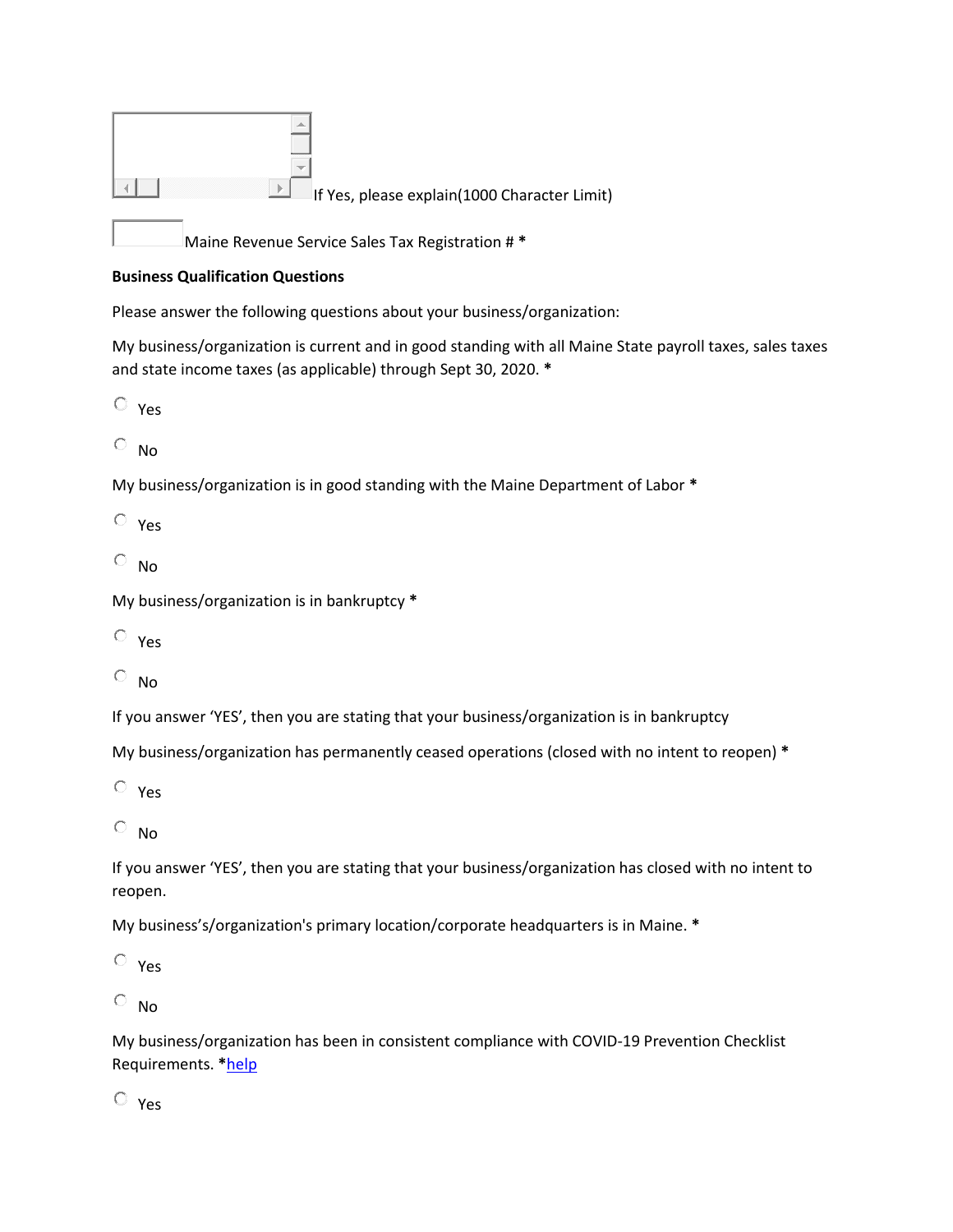$\circ$  No

My business/organization is under or has been under enforcement action with COVID-19 Prevention Checklist Requirements **\***[help](https://www.maine.gov/decd/covid-19-prevention-checklists)

Yes

 $\circ$  No

YES' means the business/organization has been or is under enforcement action due to non-compliance.



If Yes, provide brief justification(1000 character limit)

 $\vert \cdot \vert$ 

#### **Additional Business Questions**

Are you, your chief executive officer (executive director/president/proprietor), or equivalent able to certify that the business/organization will make its best-effort not to furlough or lay off any individuals from the time of application through the end of the COVID-19 outbreak period?

Please Answer Based on the Question Above

(Furlough) **\***

Are you, your chief executive officer (executive director/president/proprietor), or equivalent able to certify that the business/organization has a material financial need that cannot be overcome without the use of emergency relief funds at this time (e.g., does not have significant cash reserves that can support your operations during this period of economic disruption)?

Please Answer Based on the Question Above (Material Need of Relief Funds) **\***

 $\circ$  Yes

 $\circ$  No

Are you, your chief executive officer (executive director/president/proprietor), or equivalent able to certify that the business/organization has been negatively impacted by the COVID-19 pandemic? Note: Negative impact is defined as a business/organization that has been temporarily shut down, has been required to reduce hours, has had a drop in revenue, has been materially impacted by employees who cannot work due to the pandemic, or has a supply chain that has been materially disrupted and therefore slowed firm-level production.

Please Answer Based on the Question Above (Negative Impact) **\***

 $\circ$  Yes

 $\circ$  No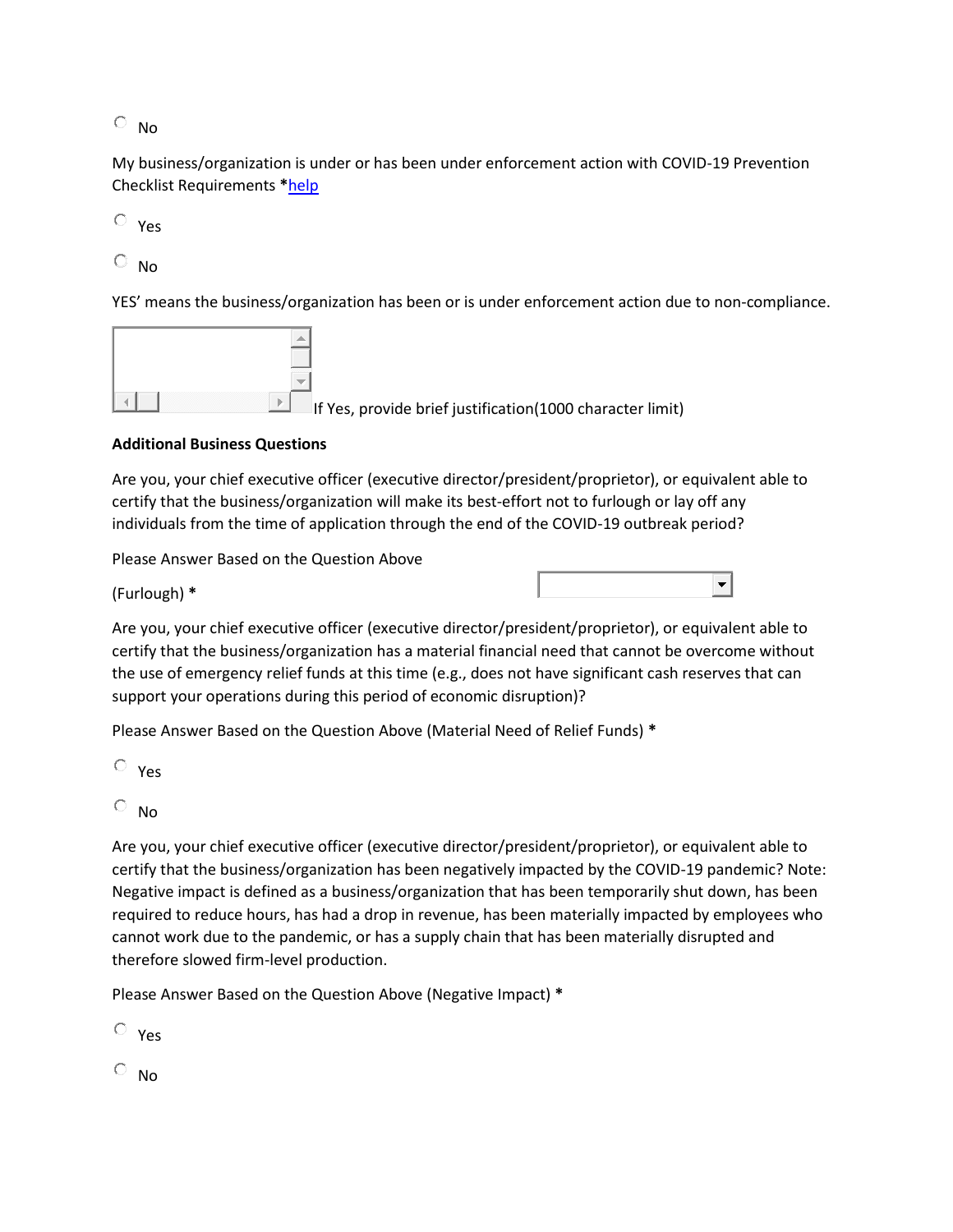When was your business/organization incorporated/registered (how old is your business/organization)? Note: If you purchased your business, use the date of purchase.

Business/Organization Incorporated/Registered Month **\***

Business/Organization Incorporated/Registered Year

## CONTINUE TO REVIEW

Opportunity to review all information and edit by section.

CONTINUE TO AGREEMENT & CERTIFICATION

# Maine Tourism, Hospitality & Retail Economic Recovery Grant Program Application - Program Agreement and Certification

## **Certification:**

I (applicant) hereby certify that;

 $\Box$  To the best of my knowledge and belief, all information contained in this application is true and correct and current as of the date signed below; **\***

If the information is found not to be accurate, I may be liable for returning funds received; **\***

 $\Box$  I will comply with all applicable State and federal laws and regulations;  $^*$ 

 $\Box$  I acknowledge that I am applying for and may receive Maine's Tourism, Hospitality & Retail Recovery Grant Program funds and that I have not benefited from other federal, state or local funds that would fully cover the losses I have experienced due to the COVID-19 pandemic without the assistance I am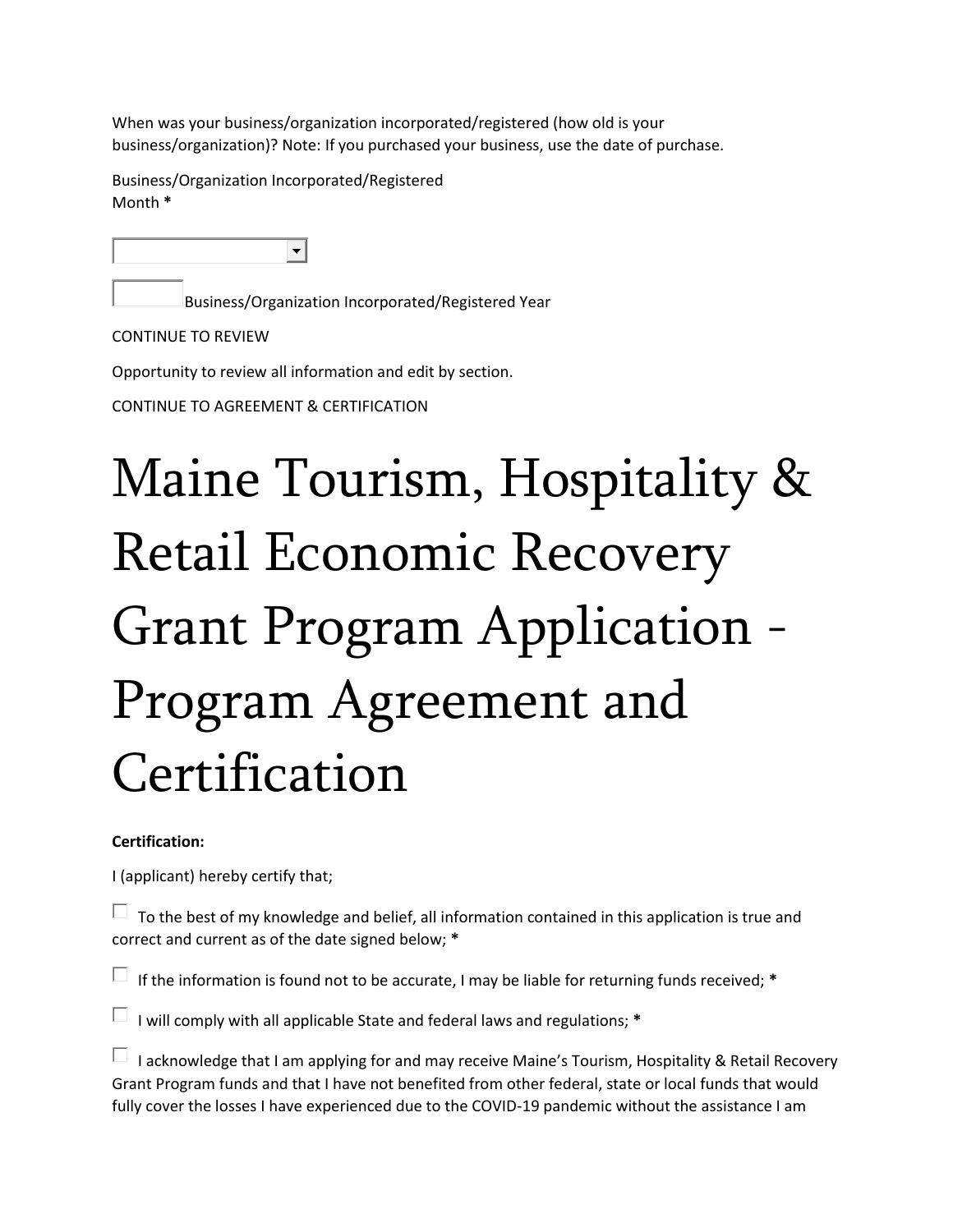applying for, and that the State of Maine, and the Federal Government are hereby authorized to verify the information contained herein. **\***

 $\Box$  I understand that my taxpayer information is confidential under 36 M.R.S. § 191. By signing this form, I authorize Maine Revenue Services (MRS) to verify any confidential information for DECD, relating to tax years 2019 and 2020, that is necessary to evaluate my eligibility for the Maine Tourism, Hospitality & Retail Recovery Grant Program and to disclose the status of my Maine tax and filing obligations to DECD as my duly authorized representative, pursuant to 36 M.R.S. §§ 191(2)(A) or (DD)(8). **\***

 $\Box$  I understand that, regarding my Maine tax and filing obligations, the disclosure will be limited to whether any Maine tax liability is presently due or owing and whether it appears, based on my responses in this authorization and a limited review of my confidential information, that I have filed all required Maine tax returns during the past 7 years. **\***

 $\Box$  By signing this form, I give permission for the appropriate Economic Development District to get and receive grant information. DECD will assign applications to EDD based on location and processing availability. **\***

 $\Box$  There are no actions, suits or proceedings pending or, to the knowledge of the applicant, threatened against or affecting the applicant and/or business/organization at law or in equity before any court or administrative officer or agency which might result in any material adverse change in the business or financial condition of the applicant. **\***

 $\Box$  I understand that some of the information provided will be accessible and subject to disclosure under Maine's Freedom of Access Act (1 M.R.S. Section 401 et seq.). **\***

 $\Box$  If selected for a grant, I may be required, upon request, to provide documentation to the State of Maine and/or the Federal Government demonstrating and certifying that the expenditures were used for appropriate expenses subject to the terms set forth in the Maine Tourism, Hospitality & Retail Recovery Grant Program Description, and that the assistance helped to sustain my business/organization. **\***

 $\Box$  If selected for a grant, I shall indemnify and hold harmless the granting organization and its officers, agents, and employees from and against any and all claims, liabilities, and costs, including reasonable attorney fees, for any or all injuries to persons or property or claims for money damages, including claims for violation of intellectual property rights, arising from the negligent acts or omissions of the Grantee, its employees or agents, officers provided, however, the Grantee shall not be liable for claims arising out of the negligent acts or omissions of the granting organization, or for actions taken in reasonable reliance on written instructions of the organization. **\***

## **Authority to Sign:**

I understand, agree and accept that by submitting this application, it is certifying that the person named in the signature block has authority to bind the business/organization entity and that the State is entitled to rely on this certification as actual and apparent evidence of authority to bind the business/organization entity.